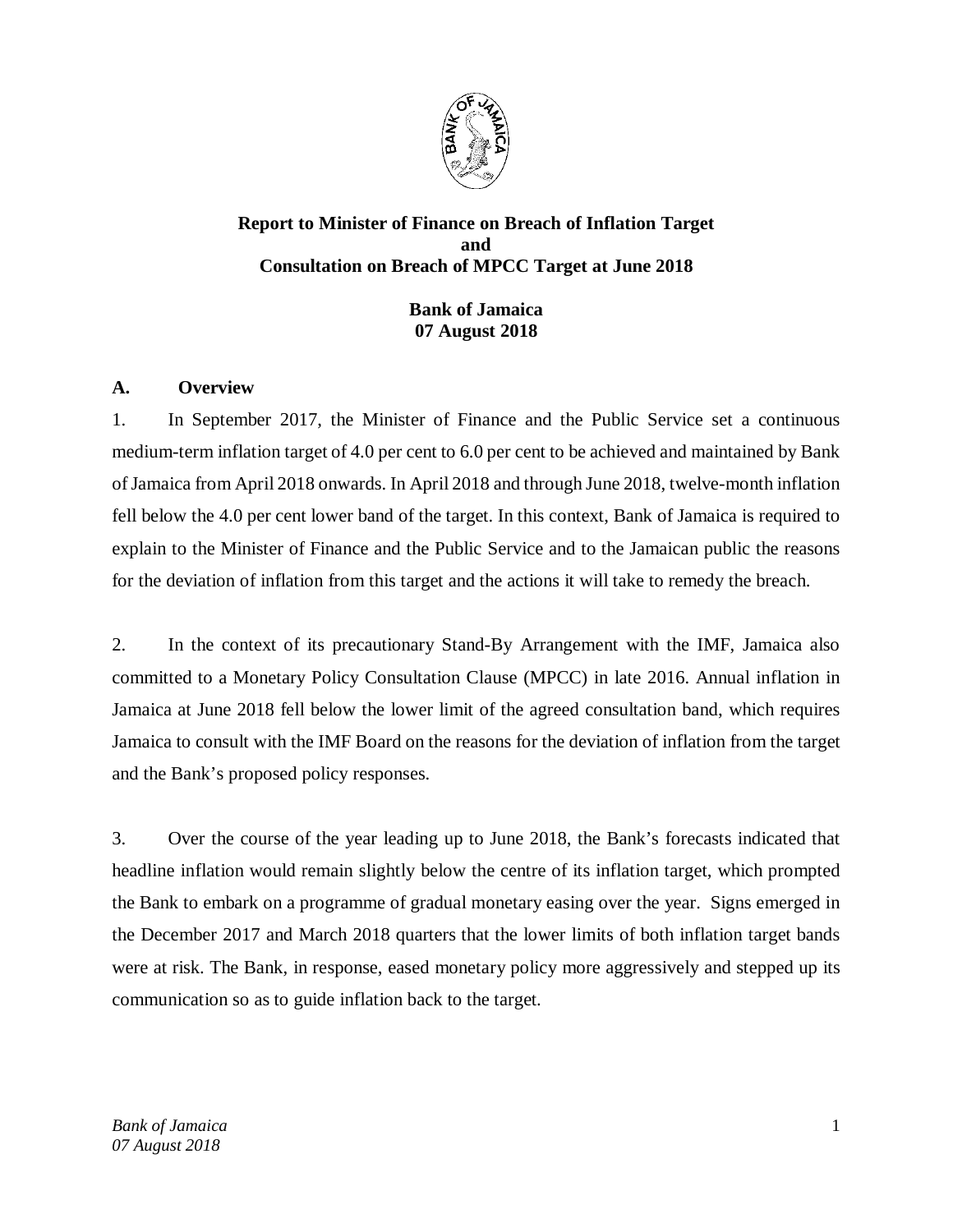4. The lower outturn for inflation at June 2018, relative to the target, primarily reflected the impact of a stronger-than-anticipated reversal in agricultural prices in the March 2018 quarter, lower-than-forecasted imported inflation and a reduction in the pass-through of oil prices to inflation. Domestic demand conditions were also assessed to be weaker than originally anticipated.

5. While Bank of Jamaica projects that inflation over the September 2018 to December 2018 quarters will remain close to 3.5 per cent (below the lower limit of the inflation target and below the lower limit of the inflation target band of the MPCC), inflation will rise to the midpoint of the target by June 2019 and remain broadly at that level over the medium term. This view is informed by an expected normalization in agricultural prices, higher oil prices and higher domestic GDP growth, the latter driven in part by the accommodative monetary conditions induced by the central bank over the past year. Bank of Jamaica is consequently of the view that the economic programme remains on track. Persistent sluggishness in demand notwithstanding the strong pace of job creation, specific constraints in the monetary policy transmission and the possibility of additional negative inflationary shocks, however, suggest that stronger monetary policy action may be required in the near term.

6. In what follows, section B of this document outlines Jamaica's commitment under the SBA in relation to inflation and the performance of inflation over the period June 2017 to June 2018. Section C summarises the macroeconomic and policy context. The next section (section D) outlines the assumptions underpinning the Bank's inflation forecasts over the relevant policy horizon. These assumptions are used to explain the Bank's monetary policy decisions in 2017 and early 2018 in the next section (section E). Section F then describes the main reasons why inflation fell below the target. The final section summarises the Bank's monetary policy posture going forward.

### **B. Programme Commitments & Performance**

7. **Jamaica in 2016 requested from the IMF a cancellation of the extended fund facility (EFF) that supported its economic reform programme and its replacement with a precautionary Stand-By Arrangement (SBA)**. The precautionary SBA is scheduled to span the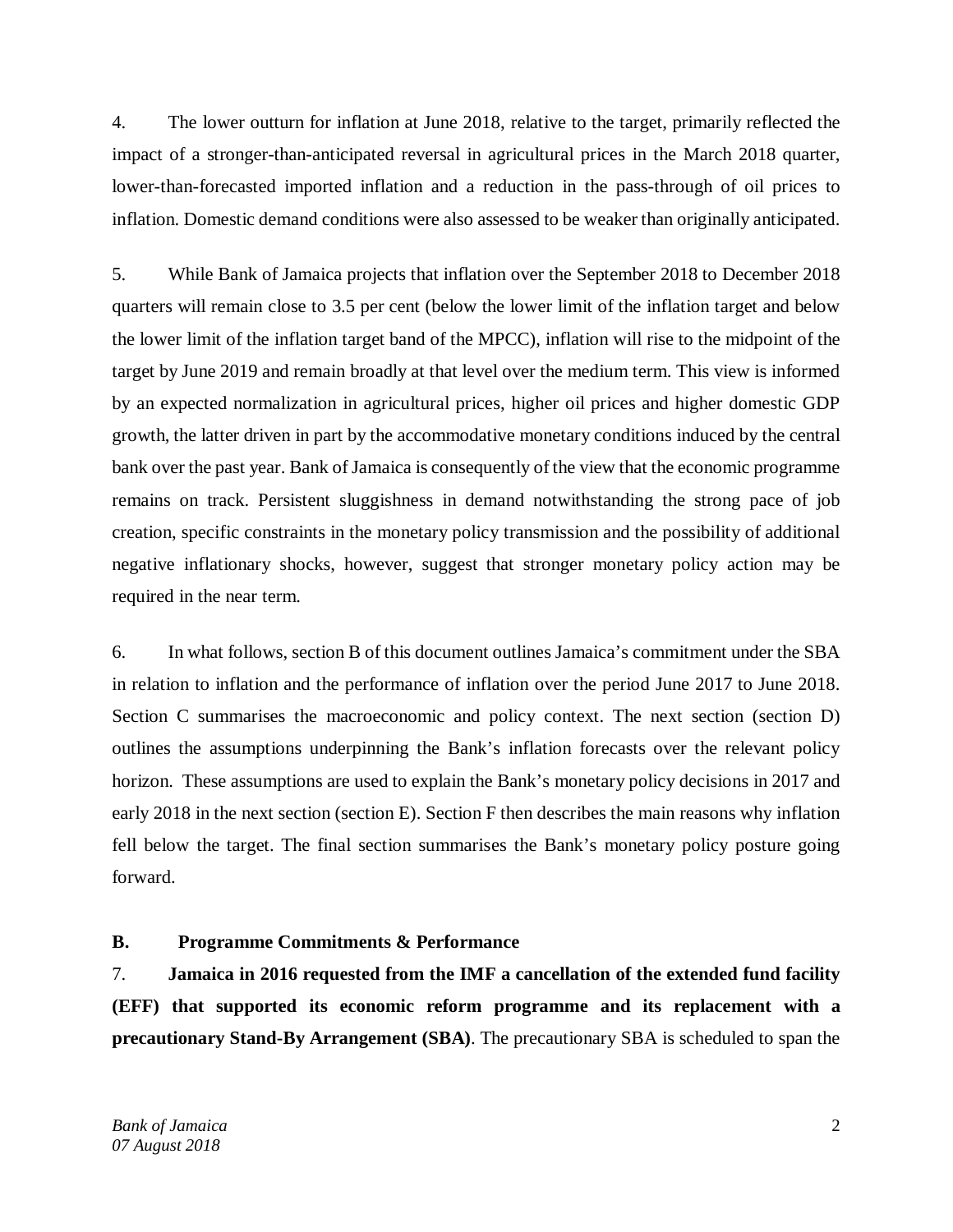period November 2016 to October 2019. Under the precautionary SBA, inflation targets for the June and December review dates were set under a Monetary Policy Consultation Clause (MPCC).<sup>[1](#page-2-0)</sup>

8. **The inflation targets under the SBA were meant to be adjusted over time.** As part of the Third Review under the SBA, the inflation targets for 2018 were revised from 3.0 per cent to 8.0 per cent to 3.5 per cent to 6.5 per cent and then to 4.0 per cent to 6.0 per cent for 2019. These adjustments were intended to better align and eventually converge the targets under the SBA with the medium-term inflation target set by the Government of Jamaica for Bank of Jamaica. The targets (as specified in the Technical Memorandum of Understanding (TMU) accompanying each Letter of Intent (LOI)) are shown in Figure 1 below.





9. **On 16 July 2018, STATIN reported that the annual change in the CPI at June 2018 was 2.8 per cent, below the lower limit of the inflation consultation band.** This outturn for inflation meant that the MPCC had been triggered, which requires Jamaica to consult with the

<span id="page-2-0"></span> $<sup>1</sup>$  Inflation in this context is defined as the change over 12 months of the end-of-period consumer price index (CPI), as</sup> measured and published by the Statistical Institute of Jamaica (STATIN).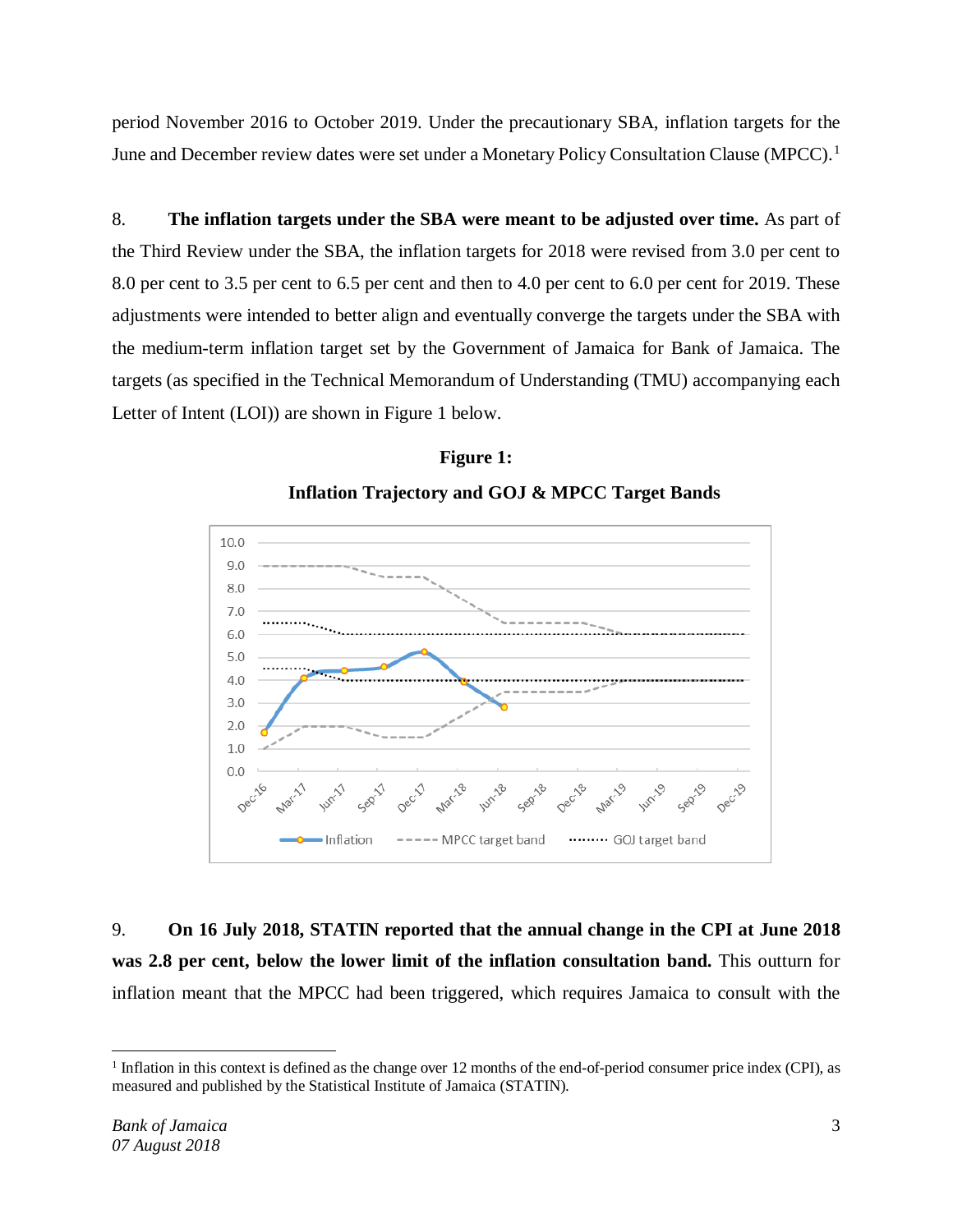IMF's Executive Board on the reasons for the deviation and the proposed policy response before further purchases can be requested under the precautionary SBA. Specifically, the consultations are expected to explain (i) the stance of monetary policy and whether the Fund-supported programme remains on track; (ii) the reasons for deviations from the specified band, taking into account compensating factors; and (iii) proposed remedial actions, as deemed necessary.

## 10. **Inflation had also fallen below the lower limit of the GOJ's target from April 2018.**

For April 2018 and May 2018, annual inflation was 3.2 per cent and 3.1 per cent. Together with June's 12-month inflation at 2.8 per cent, these breaches require that the Bank explain to the Minister of Finance and the Public Service and to the Jamaican public why the target was missed and propose remedial actions, as deemed necessary.

# **C. Policy and Macroeconomic Context**

11. **Leading up to the period under review, the authorities implemented a number of structural reforms which facilitated improvements in the monetary transmission mechanism.** The Bank's assessment was that the transmission mechanism in Jamaica, particularly the credit channel, had not been performing optimally (see appendix on *The Pass-Through of Bank of Jamaica's Policy Interest Rate to Market Interest Rates*). This was due to a variety of deepseated structural factors, including fiscal dominance, high and rising dollarization, limited competition in the banking sector, uneven excess liquidity among banks and underdeveloped interbank foreign exchange (FX) and money markets. The gaps in Bank of Jamaica's governance and legislative framework may also have affected the central bank's credibility and muted its policy signals. The reforms in this respect were identified under four pillars, namely (1) macrofinancial stability, (2) policy signaling, (3) liquidity management and (4) bond market liquidity.

12. **Reforms aimed at strengthening macro-financial stability dealt with issues of fiscal consolidation, debt sustainability, resilience of the financial sector, financial inclusion and reducing the level of dollarization.[2](#page-3-0)** In the context of these changes, the government's overall

<span id="page-3-0"></span> $\overline{a}$ <sup>2</sup> Details of reforms aimed at fiscal consolidation, debt sustainability and financial deepening can be found in the Memorandum of Economic and Financial Policies and Technical Memorandum of Understanding accompanying the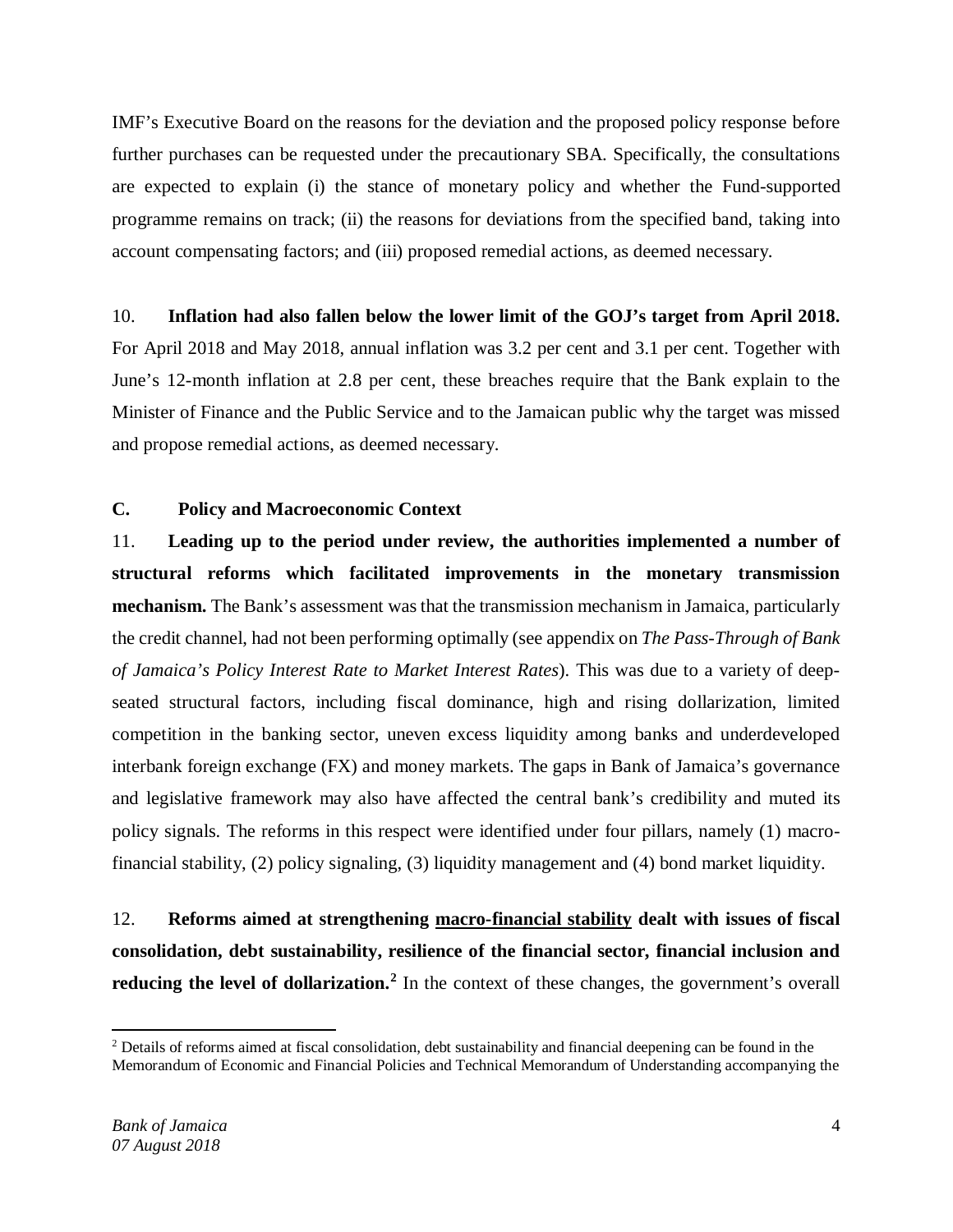debt ratio declined to 118.2 per cent of GDP at end FY2016/17 from 147.0 per cent in FY2012/13, driven mainly by reductions in the fiscal deficit over time. These changes engendered some amount of demand compression in the economy but they also supported a significant reduction in the extent of fiscal dominance.

13. **Most of the initiatives aimed at improving policy signaling have been completed or are in train.** These include the establishment by Bank of Jamaica of an interest rate corridor for private money market interest rates, the introduction of auctions for Bank of Jamaica's interactions with the foreign exchange market, a lowering of the FX surrender requirements and the phasing out of the FX sale arrangements under the Public Sector Enterprise Facility (PSE).<sup>[3](#page-4-0)</sup> Importantly, the legislative amendments aimed at modernizing the central bank by clarifying its objectives, improving its governance and accountability structures and enhancing its financial and operational independence are on track for tabling in Parliament by October 2018. The Government has already defined for the Bank (in September 2017) a continuous medium-term inflation target of 4.0 per cent to 6.0 per cent, which became effective in April 2018. The target was consistent with Jamaica's other medium-term macroeconomic objectives as set out in the FY2018/19 Fiscal Policy Paper that was tabled in Parliament.

14. **Complementary to these initiatives was the introduction of the Bank's liquidity assurance programme.** This involved the introduction of a standing overnight lending facility and a two-week lending facility. To address the problem of **bond market liquidity**, Bank of Jamaica recently began to provide shorter-term Jamaican dollar-denominated instruments to financial institutions in exchange for their longer-dated domestic assets. There has also been improved coordination between the Ministry of Finance and the Public Service and the Bank aimed at improving liquidity management through the Central Treasury Management System.

l various Letters of Intent under the precautionary SBA and the preceding Extended Fund Facility at http://www.imf.org/en/Countries/JAM

<span id="page-4-0"></span><sup>&</sup>lt;sup>3</sup> The corridor, initially set at 375 basis points at September 2014, was narrowed to 200 basis points at June 2017. With the overnight rate replacing the 30-day rate as the policy rate in July 2017 the spread increased to 300 bps. The introduction of the corridor was designed to guide money market rates in the direction consistent with monetary policy. The foreign exchange market initiatives were designed to reduce the Bank's footprint in the market, enhance transparency and price discovery and promote a reduction in the pass-through of exchange rate changes to inflation.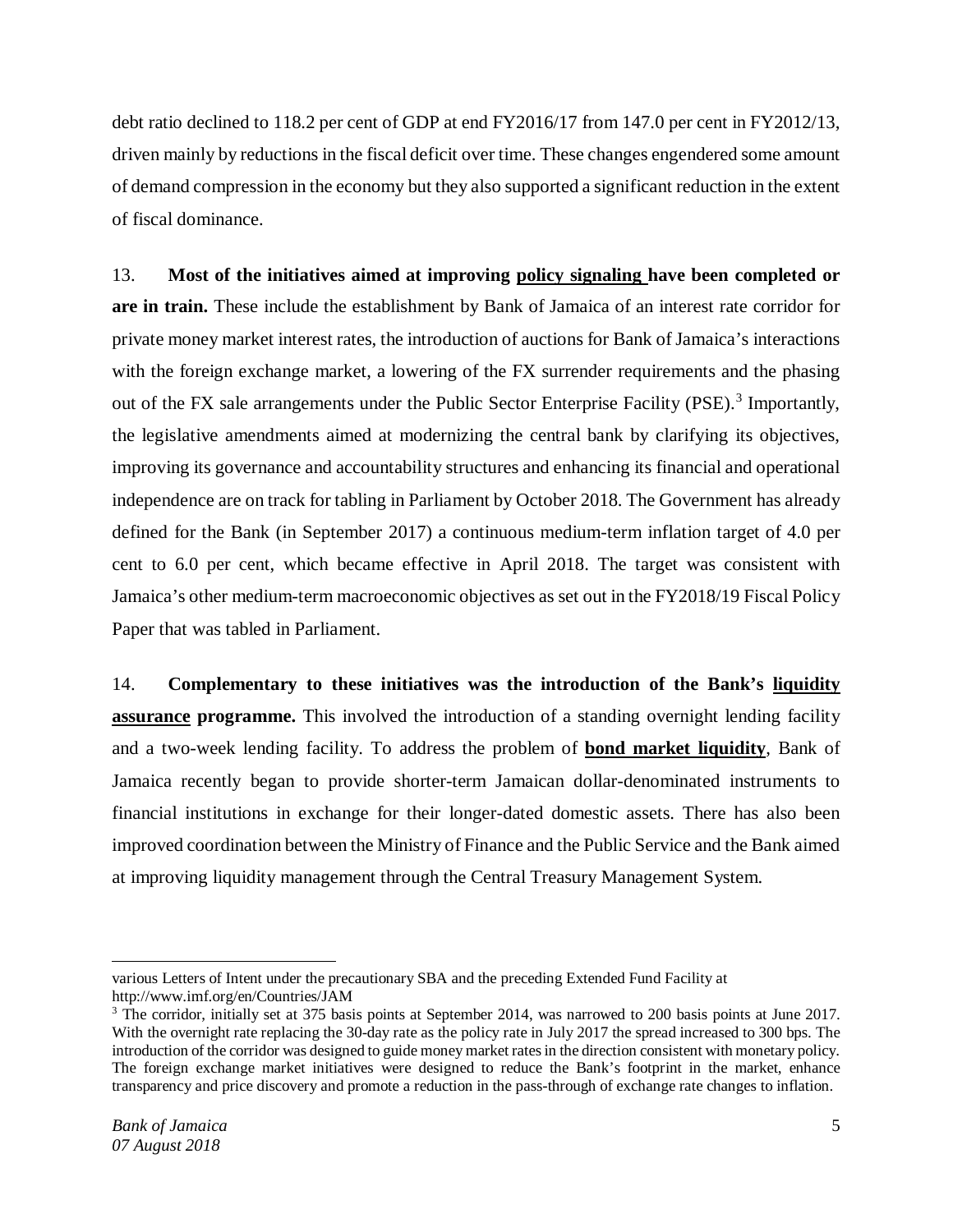15. **Another development of note relates to the increased level and concentration of liquidity in the financial system**, which has occurred in the context of (a) the GOJ's programme of fiscal consolidation and deleveraging and (b) the central bank's programme of reserve accumulation.

16. **The economy has reflected relatively weak demand conditions over the past two years and exhibited several features that dampened inflation pressures.** These included (1) susceptibility to repeated weather-related shocks, (2) structural bottlenecks that inhibited credit and business expansion and slowed crowding-in and (3) lower pass-through of international oil prices to domestic energy prices. The main bottlenecks to growth and increasing labour and total factor productivity relate to deficiencies in human capital (poor quality of the labour force due to low levels of education and skills training), high levels of crime (negative relationship between crime and productivity, distortion in investment spending) and poor work ethic.

17. **Notwithstanding these constraints, in the context of the reforms to the economy and the financial system, the economy reflected some improvements between 2015 and 2017.** Real GDP grew by 1.4 per cent in FY2016/17 compared with 1.0 per cent in FY2015/16. The most recent estimate indicates that real GDP for FY2017/18 grew by slightly less than 1.0 per cent. Inflation also reflected a significant decline to 4.1 per cent at end FY2016/17 from 9.1 per cent in FY2012/13. The improvement in the economy was also reflected in increased employment. Over three years to April 2018, employment in Jamaica grew by 88,800 or 7.9 per cent. This was reflected in a 3.5 percentage point reduction in the unemployment rate to 9.7 per cent at April 2018. The labour force participation rate averaged 64.3 per cent, above that which existed over the recent past. In the context of lower inflation and the introduction of Bank of Jamaica's auctionbased interactions with the foreign exchange market, the exchange rate exhibited lower levels of depreciation and increased volatility, while market interest rates generally trended downwards in the context of high liquidity in the financial system.

### **D. Main Assumptions Underlying the Inflation Projections**

18. **Monetary policy decisions in Jamaica affect inflation with a lag of between four and eight quarters.** For this reason, monetary policy in Jamaica is forward looking. Bank of Jamaica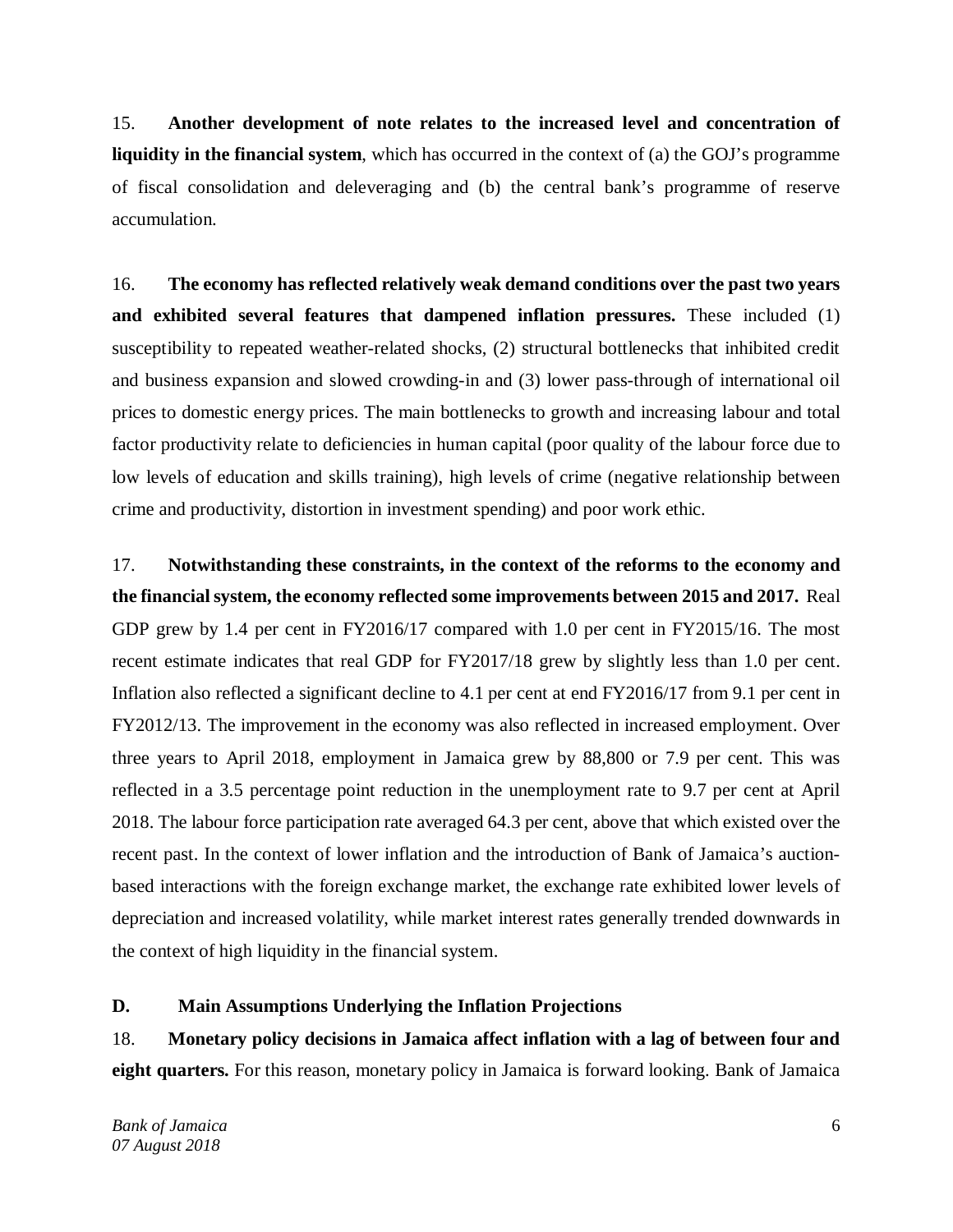puts much effort into establishing its view of the future and bases its monetary policy decisions on this view. The Bank undertakes an assessment of the economy eight times during each calendar year and publishes its decisions in accordance with a pre-announced schedule. On four of these occasions, at a time when most data on the key macroeconomic variables are available, the Bank prepares a comprehensive macroeconomic forecast covering the international economy, the balance of payments, the fiscal accounts, money, credit, financial markets (including the foreign exchange market), the real sector (domestic GDP and prices) and other specific factors which directly affect prices. These forecasts typically do not include any assumption for domestic or international supply shocks. These are evaluated as risks, which are presented to the public in fan charts.

19. **This forecast and policy assessment system (FPAS) implies that the relevant Bank of Jamaica inflation projection for June 2018 and the assumptions underpinning this projection were finalized in the June 2017 quarter.** Growth in the domestic economy for FY2018/19 was projected to accelerate to 2.9 per cent, relative to the expansion of 1.9 per cent for FY2017/18. Over the next three years, the domestic economy was projected to register average growth of 2.5 per cent, consistent with projected continued expansion in the global economy and on-going reforms to improve the competitiveness of selected sectors of the economy (see Table 1). It was expected that Government operations would continue to be restrictive with primary balances of 7.0 per cent of GDP over the medium term to support a continued downward reduction in its debt. The Bank's working assumption was that the exchange rate would adjust over the medium term in line with the difference between inflation in Jamaica and those of its main trading partners. International commodity prices (oil and non-oil) were projected to trend upwards, albeit at a moderate pace during FY2018/19, reflecting the impact of increased global demand for these commodities.[4](#page-6-0)

l

<span id="page-6-0"></span><sup>4</sup> The global economy was projected to expand by 3.5 per cent in 2018, a slight strengthening on the 3.3 per cent projected for 2017 with growth in the USA, Jamaica's main trading partner, expected to accelerate to 2.4 per cent for 2018 relative to the forecast of 2.1 per cent for 2017. Over the medium term, global growth was expected to average 3.5 per cent while the average expansion in the US economy was projected to be 2.3 per cent. In this context, average crude oil price for March 2019 was projected to be higher by 5.6 per cent relative to the same measure for March 2018. The Bank at the time also expected crude oil price to increase, on average, by 2.3 per cent per year over the next three years.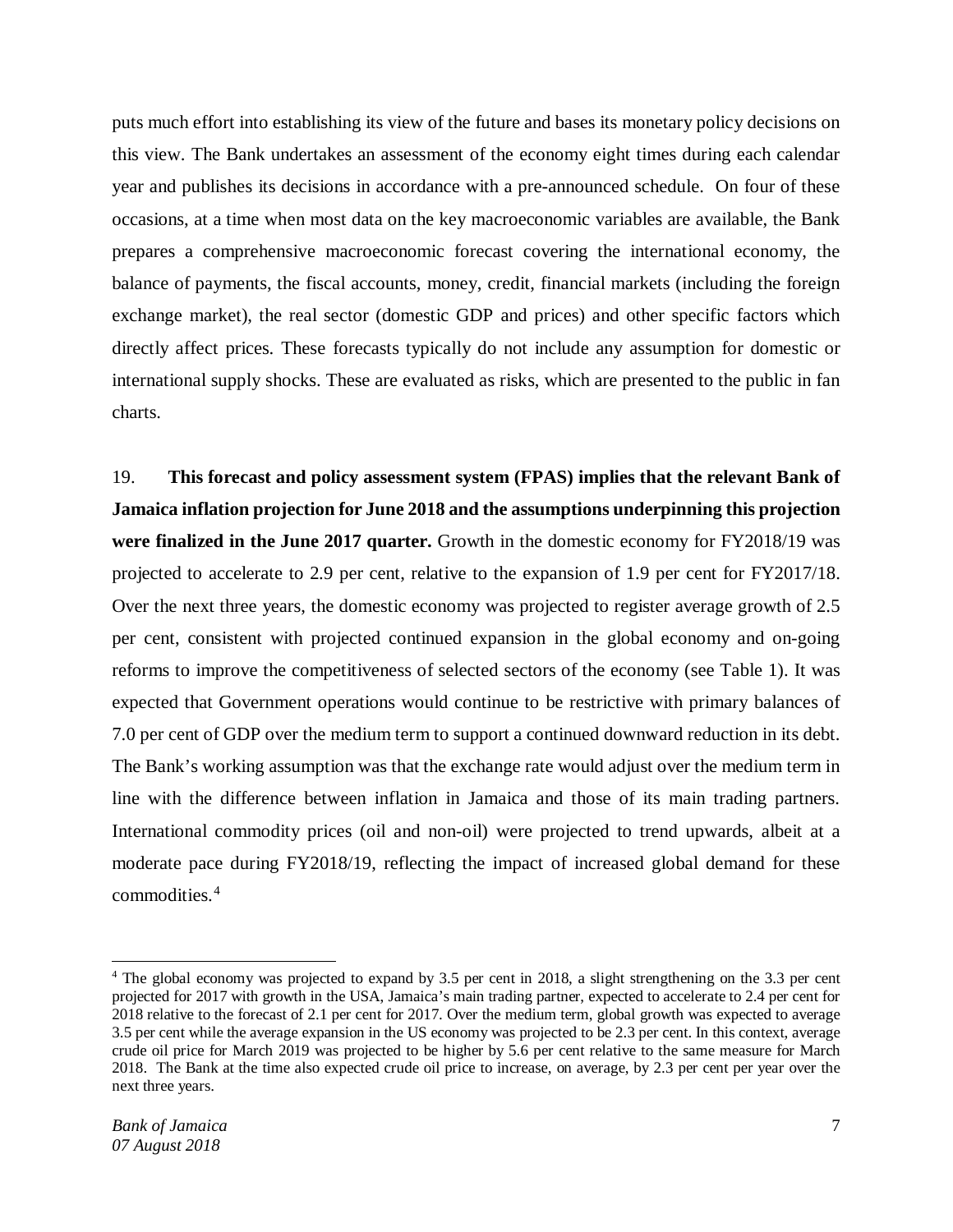#### **Table 1:**

|                    | FY2015/16 | FY2016/17 |        | FY2017/18 FY2018/19 | FY2019/20 | FY2019/21 |
|--------------------|-----------|-----------|--------|---------------------|-----------|-----------|
| Inflation          | 3.0       | 4.1       | 4.6    | 5.0                 | 5.0       | 5.0       |
| <b>GDP Growth</b>  | 1.0       | 1.4       | 1.9    | 2.9                 | 2.3       | 2.4       |
| Treasury Bill Rate |           |           |        |                     |           |           |
| $(180-day)$ (eop)  | 5.8       | 6.3       | 6.1    | 6.1                 | 6.1       | 6.1       |
| Crude Oil (WTI)    | 37.96     | 49.67     | 48.71  | 51.46               | 52.70     | 54.05     |
| %Change            |           | 30.9      | $-1.9$ | 5.6                 | 2.4       | 2.6       |
| US Inflation       | 0.9       | 2.4       | 1.4    | 1.6                 | 1.8       | 2.0       |

**Medium-Term Inflation Forecast and Main Assumptions (at July 2017)**

20. **In the context of these assumptions, the main sources of inflation were anticipated to be higher imported inflation, higher aggregate demand that closes the output gap over the forecast horizon and tax measures to support the GOJ's switch from direct to indirect taxes.** Higher imported inflation was expected to reflect the projected acceleration in oil prices, supported by depreciation in the nominal exchange rate. The Bank assumed that inflation expectations would, however, remain stable.<sup>[5](#page-7-0)</sup>

# **E. Bank of Jamaica's Monetary Policy Actions and Inflation Forecasts**

21. **Since 2014, the Bank has adopted an accommodative monetary policy stance in the face of declining inflation rates and sluggish economic growth** stemming, in part, from the Government's successful drive towards fiscal consolidation. Since June 2017, Bank of Jamaica reduced the policy rate on six occasions. The overnight policy rate was reduced four times by 25 basis points on each occasion to 2.50 per cent at May 2018. Table 2 shows the policy actions that have been undertaken since the beginning of 2017.

l

<span id="page-7-0"></span><sup>5</sup> This assumption was based on results from surveys of business establishments which showed that expectation for inflation generally remained constant over the period July 2015 to Jun 2017. The Bank commissions eight surveys per year.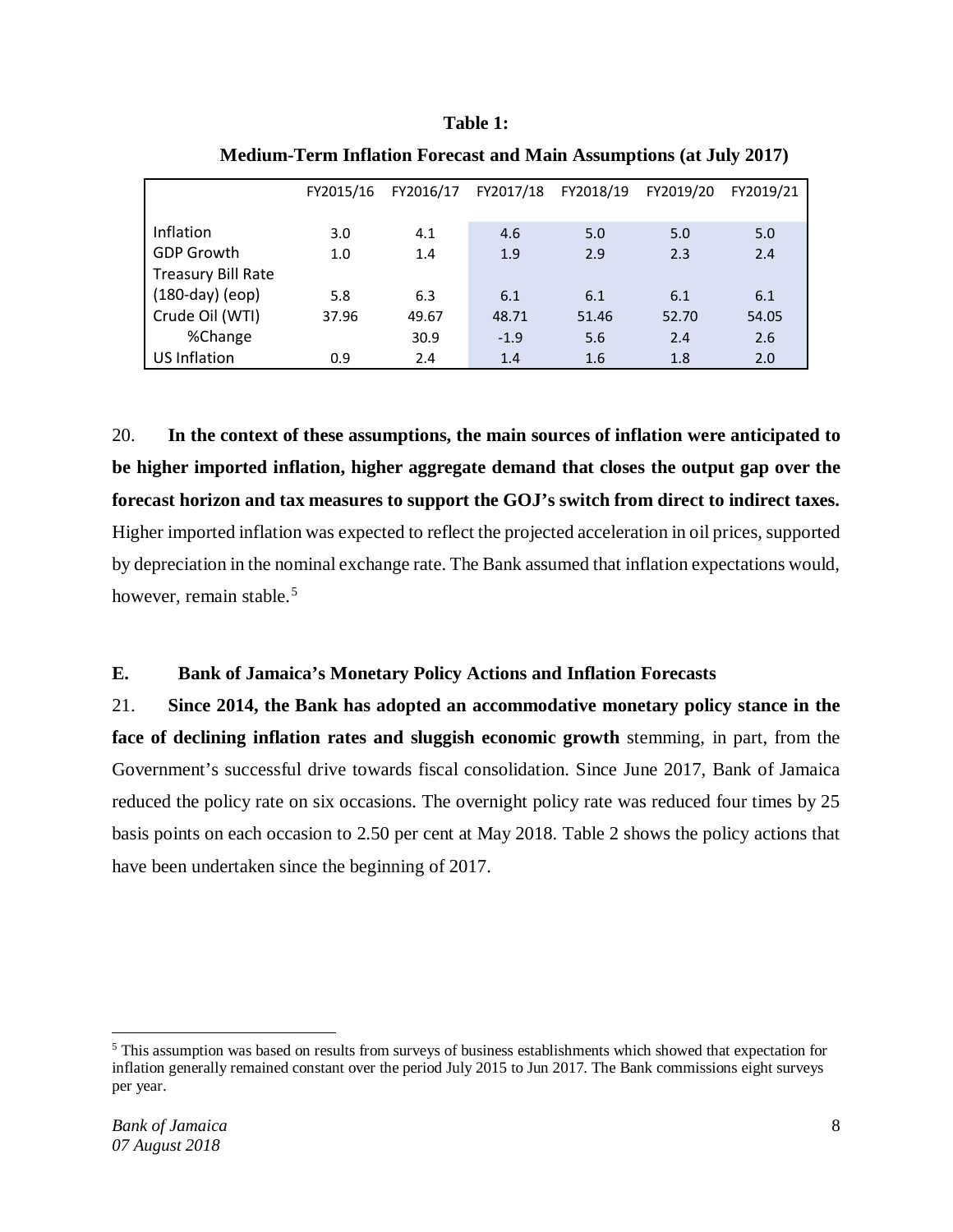| <b>Announcement Dates</b> | Policy Rate (%) | Policy Rate $(\% )$ | <b>Change</b> |
|---------------------------|-----------------|---------------------|---------------|
|                           | 30-Day CD       | O/N CD              | (ppt)         |
| 09 February 2017          | 5.00            | n/a                 | 0.00          |
| 29 June 2017              | 4.75            | n/a                 | $-0.25$       |
| 01 July 2017              | n/a             | 3.75                | n/a           |
| 24 August 2017            | n/a             | 3.50                | $-0.25$       |
| 22 November 2017          | n/a             | 3.25                | $-0.25$       |
| 20 February 2018          | n/a             | 2.75                | $-0.25$       |
| 27 March 2018             | n/a             | 2.75                | 0.00          |
| 16 May 2018               | n/a             | 2.50                | $-0.25$       |
| 27 June 2018              | n/a             | 2.00                | $-0.50$       |

**Table 2: Bank of Jamaica's Monetary Policy Decisions (2017 & 2018)\***

\* On 01 July 2017, the Bank changed its policy rate from the 30-day rate to the overnight rate

22. **This repeated easing of monetary policy was the outcome of the Bank's forecasts over the year which consistently pointed to inflation falling in the lower part of the Bank's 4.0 percent to 6.0 per cent inflation target.** Figure 2 illustrates the Bank's near-term forecasts for inflation at each of the four forecast rounds over the year.<sup>[6](#page-8-0)</sup> The Bank's steady approach to easing

<span id="page-8-0"></span> $6$  At the June 2017 forecast round, inflation was projected to rise to 4.4 per cent at June 2017, relative to 4.1 per cent at March 2017, due primarily to Government of Jamaica's announced revenue measures and the impact of the projected rise in crude oil prices. Inflation was also anticipated to accelerate because of the effects on agricultural prices of bad weather in May 2017. Over the ensuing three quarters, inflation was projected to remain relatively stable, ending June 2018 at 4.6 per cent, due mainly to the dissipation of the effects of the revenue measures implemented in the previous year. The Bank held the view at this forecast round that the balance of risks to the inflation outlook was even. While risk from the external economy was perceived to be skewed to the downside, there were upside risks to inflation from private capital outflows.

The projections at the September 2017 forecast round (up to June 2018) remained broadly similar to the previous forecast, accounting only for the slight positive surprise to inflation in the September 2017 quarter from higher than expected unprocessed food prices. The Bank held the view at this forecast round that risks to the inflation forecast were skewed to the downside. Demand conditions at the time appeared to be restrained by fiscal conditions.

For the December 2017 forecast round, the impact of adverse weather in October and November 2017 on agricultural prices led to a spike in inflation to 5.2 per cent at December 2017. In this context, the updated forecast anticipated a normalization in these prices in the March and June 2018 quarters. The Bank's view of inflation at June 2018 was consequently adjusted down to 4.2 per cent from the 4.7 per cent previously anticipated. This view was maintained at the March 2018 quarter because the Bank had not anticipated the impact of an anomalous decline in the power company's fuel rate and overall tariff in the context of rising oil prices. The Bank also held the view at this forecast round that the risks to the inflation outlook were balanced.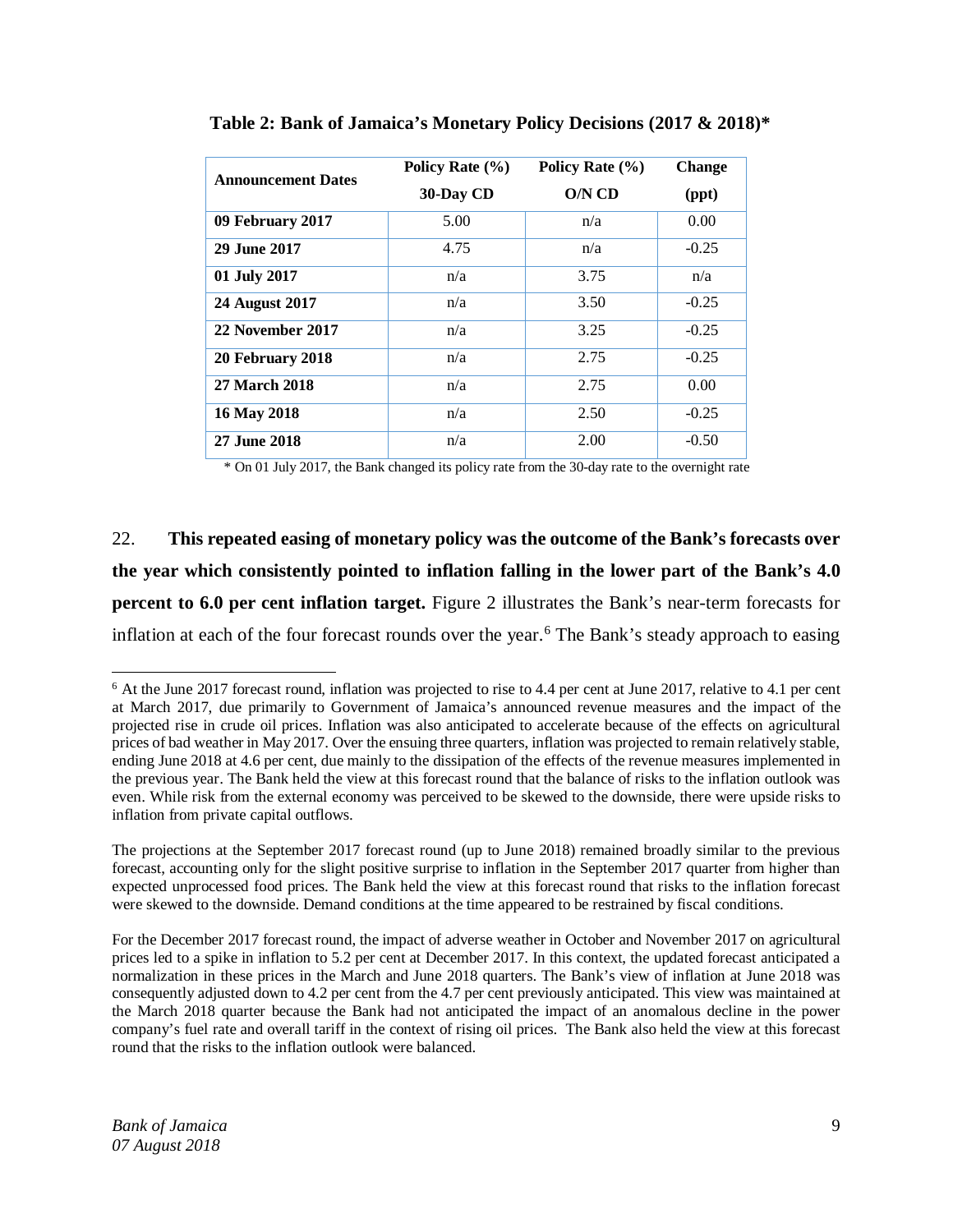monetary conditions reflected the view that economic growth was projected to accelerate, notwithstanding structural bottlenecks in the economy. Additionally, external financial conditions were tightening which could have precipitated capital flight and increasing dollarization.



**Figure 2: Inflation: Actual versus Projected Trajectory**

23. In signalling its increased concern about the future path for inflation, the Bank reduced the policy rate more aggressively by 50 basis points in June 2018 to 2.00 per cent. The Bank also changed the tone of its communication to reiterate its view of the economy and future inflation. When adjusted for expected inflation, the real policy rate became very negative in a context of high liquidity in the financial markets.<sup>[7](#page-9-0)</sup> The Bank's decision in June 2018 to accelerate its accommodative policy stance was aimed at fostering greater credit expansion and a faster pace of GDP growth to support inflation returning to the target of 4.0 per cent to 6.0 per cent over the medium term.

The Bank's medium-term projections over all the projection rounds held that inflation, conditional on an appropriate monetary policy posture, would rise gradually to the midpoint of the target range by March 2019 and remain broadly at that rate in the medium term.

<span id="page-9-0"></span> $<sup>7</sup>$  Expected inflation one year ahead is proxied by the Bank's unconditional inflation forecast.</sup>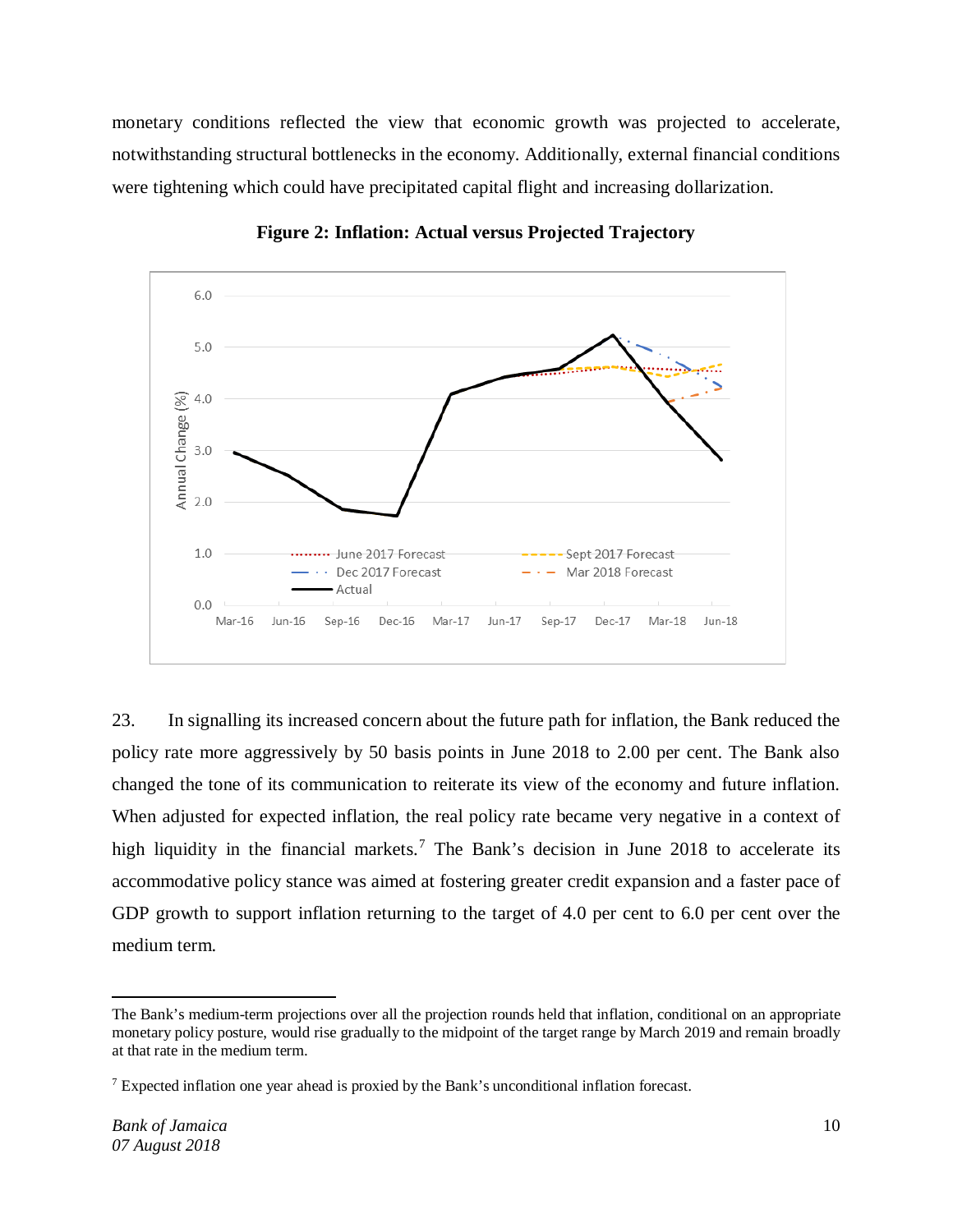## **F. Why Did Inflation Breach the Target?**

24. The lower outturn for inflation relative to the target at June 2018 primarily reflected the impact of

- i. Stronger-than-anticipated food price reductions in the March and June 2018 quarters;
- ii. Lower-than-forecasted imported inflation associated with a strengthening currency and a reduction in the pass through of oil prices to inflation; and
- iii. Weak domestic demand conditions.

25. **A sharper-than-expected recovery in agricultural supplies following production disruptions in late 2017 caused unprocessed food prices to fall in the March and June 2018 quarters by more than had been anticipated by the Bank**. For the first half of the calendar year, unprocessed food prices (as measured by STATIN's *Vegetable and Starchy Foods* sub-division) fell by 9.4 per cent, relative to prices at December 2017. In the context of the projections for agricultural supplies, the Bank had projected at the December 2017 forecast round that this subindex would have declined by 3.4 per cent. $8$ 

26. **Imported inflation for the first two quarters of 2018 is estimated to have been lower than that in the same period of the previous year.** This partly occurred in the context of a strengthening of the Jamaican dollar. At May 2018, the six-month average of the bilateral (JMD/USD) exchange rate appreciated by 2.0 per cent, relative to the same measure at May 2017.<sup>[9](#page-10-1)</sup> Similarly, the JMD/USD exchange rate at the end of May 2018 appreciated on an annual point to point basis by 1.7 per cent, compared with the Bank's broad expectation for a **depreciated** nominal exchange rate over the year, in line with the relevant inflation differential (see Figure 3).

l <sup>8</sup> Expectations about future developments in non-processed food prices are informed by forecasted supply trends

<span id="page-10-1"></span><span id="page-10-0"></span>from the Ministry of Industry, Commerce, Agriculture & Fisheries and the Rural Agricultural Development Agency. <sup>9</sup> The assessment stops at May (and not June) because of the assumption that the exchange rate pass-through affects domestic prices with a lag of at least one month.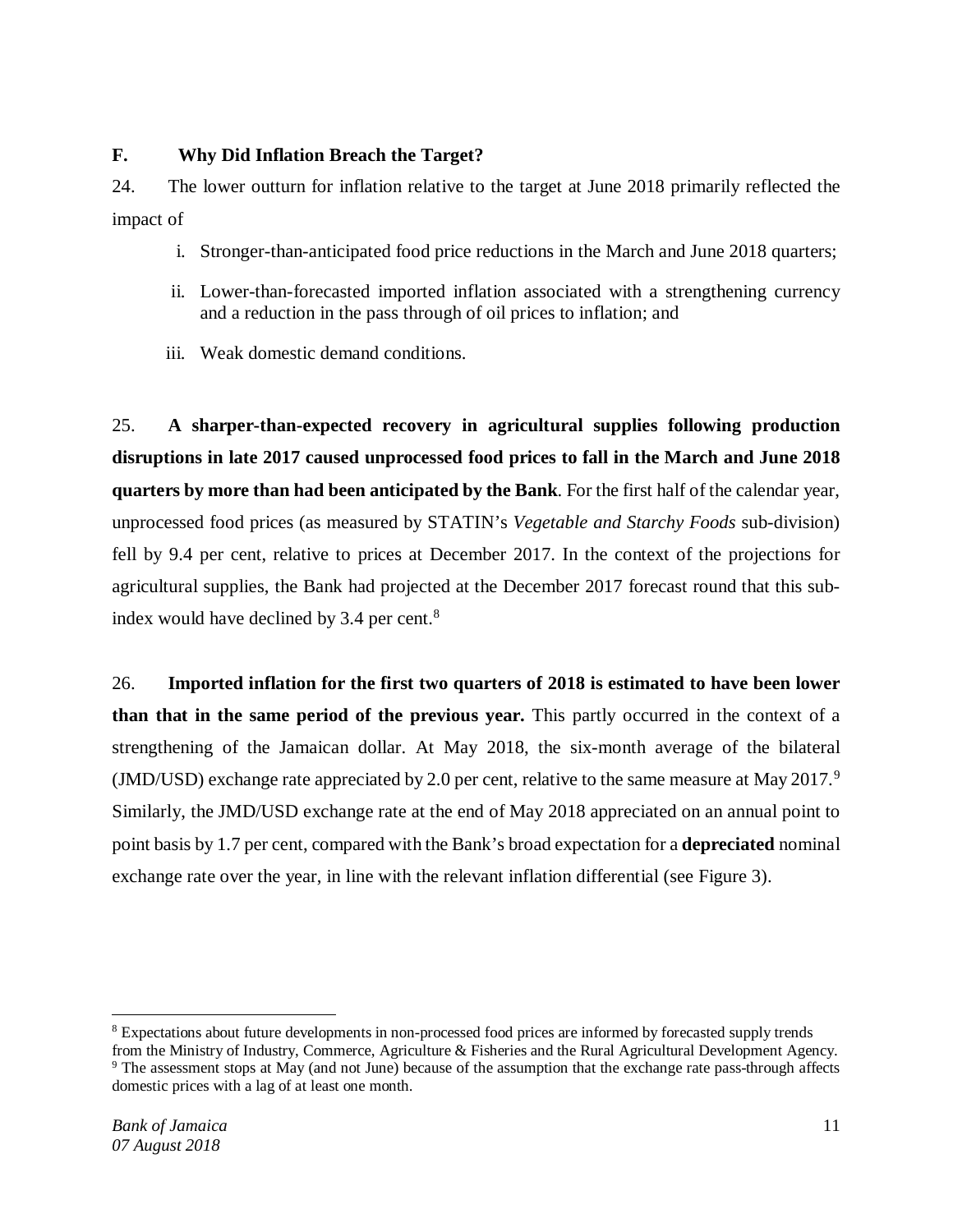

27. **Lower imported inflation also emanated from a smaller-than-anticipated passthrough of oil prices to domestic inflation.** The average of monthly crude oil price increases over the year to May 2018 accelerated to 3.0 per cent, compared with 0.5 per cent over the previous year to May 2017 and 0.1 per cent expected by the Bank. In contrast, the average of monthly changes in the fuel charge in electricity rates (in US\$) fell to 1.8 per cent over the year to May 2018, compared with 6.3 per cent in the previous year. This implied that the pass-through from international oil prices to electricity rates fell significantly over the 12-month period. Some of this weakening was related to an anomalous decline in the power company's fuel rate in April 2018, made more so in the context of rising oil prices during that period.<sup>[10](#page-11-0)</sup>

**28. Core, or underlying, inflation also remained subdued over the year, indicative of weak domestic demand conditions**. The Bank's main measure of core inflation (inflation that excludes the immediate influence of agriculture and energy prices - referred to as CPIAF) remained firmly below 3.0 per cent since April 2016. At June 2018, the annual change in the CPIAF was 2.3 per

l

<span id="page-11-0"></span><sup>&</sup>lt;sup>10</sup> Pump prices were affected by taxes implemented between May 2017 and May 2018. Consequently, the average monthly change in pump prices were 14.1% and 11.1%, much higher than the observed changes in external energy prices.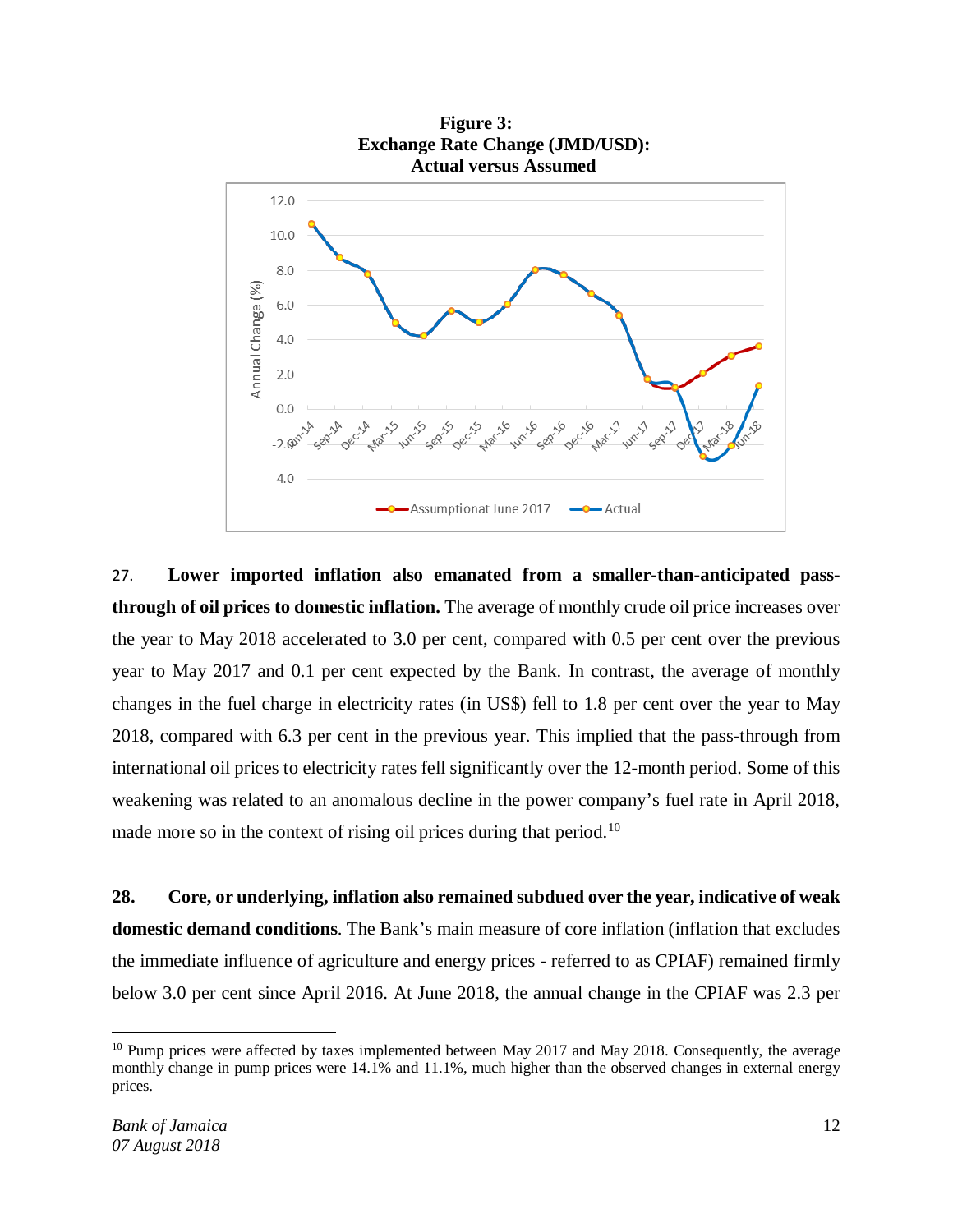cent relative to 2.4 per cent at June 2017 (see **Figure 4**). All the other measures of core inflation also remained relatively low and stable.



29. **Weak aggregate demand conditions in 2017 were driven primarily by ongoing fiscal consolidation and less-than-favourable external demand conditions.** The weak state of domestic demand was largely evident in a slower pace of growth in net external demand in 2017, relative to 2016. This was consequent on a faster pace of growth in imports over the year, which offset an increase in real exports.<sup>[11](#page-12-0)</sup> Moreover, the spillovers from investment spending to the rest of the economy remained constrained.

# **G. The Path Back to the Target & Conditional Monetary Policy Posture**

30. **Bank of Jamaica projects that inflation over the September 2018 to December 2018 quarters will remain close to 3.5 per cent,** due in part to the base effect of the low CPI at June 2018 (see **Figure 5**). Inflation is projected to rise to above 5.0 per cent (the midpoint of the target) by June 2019 but subside to the lower half of the target band over the medium term. The projected path for the annual inflation rate over this period is consistent with an average monthly inflation

<span id="page-12-0"></span> $\overline{\phantom{a}}$  $11$  The faster pace of growth in imports was evident for raw materials, fuel and consumer goods.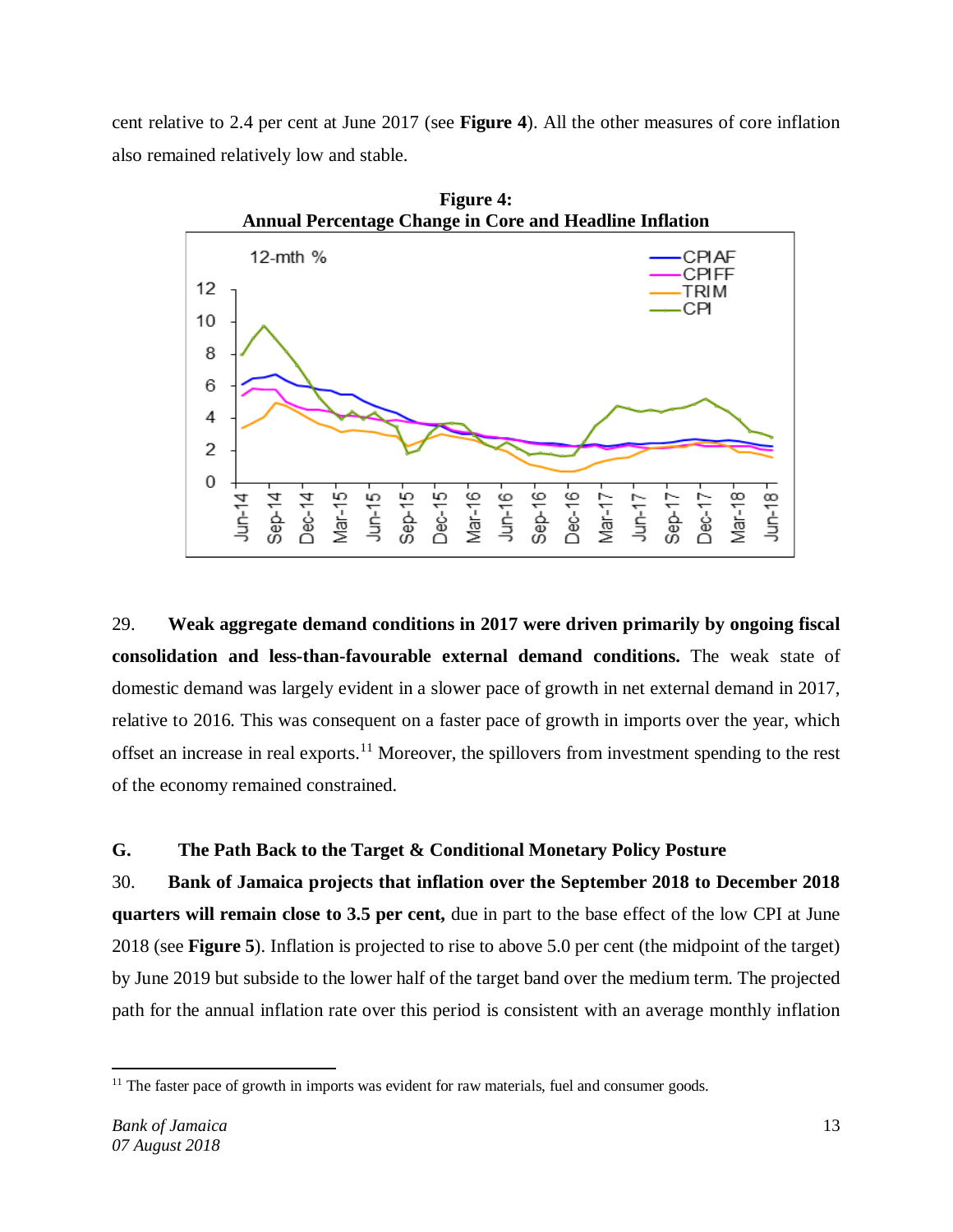rate of 0.4 per cent, slightly higher than the monthly average of 0.3 per cent over the most recent eight quarters. Therefore, Jamaica may again trigger the MPCC at the December 2018 SBA review, since the impact of the most recent monetary policy adjustments on inflation will be largely ineffective over this time horizon. The future path for inflation will be influenced by the lagged effects of (1) the rate cuts of the last 12 months plus (2) any action taken at the next decision date (27 August 2018). Recent cuts and further actions will therefore not have an effect on the inflation rate until the September 2019 quarter.



**Figure 5 Projected Inflation Path (Sept 2019-Jun 2020)**

31. **In a context of an unchanged monetary policy over the forecast horizon, the inflation trajectory is driven primarily by (1) a normalization in domestic agricultural commodity prices (2) higher imported inflation and (3) the effect of higher economic activity**, given the

*Bank of Jamaica* 14 *07 August 2018*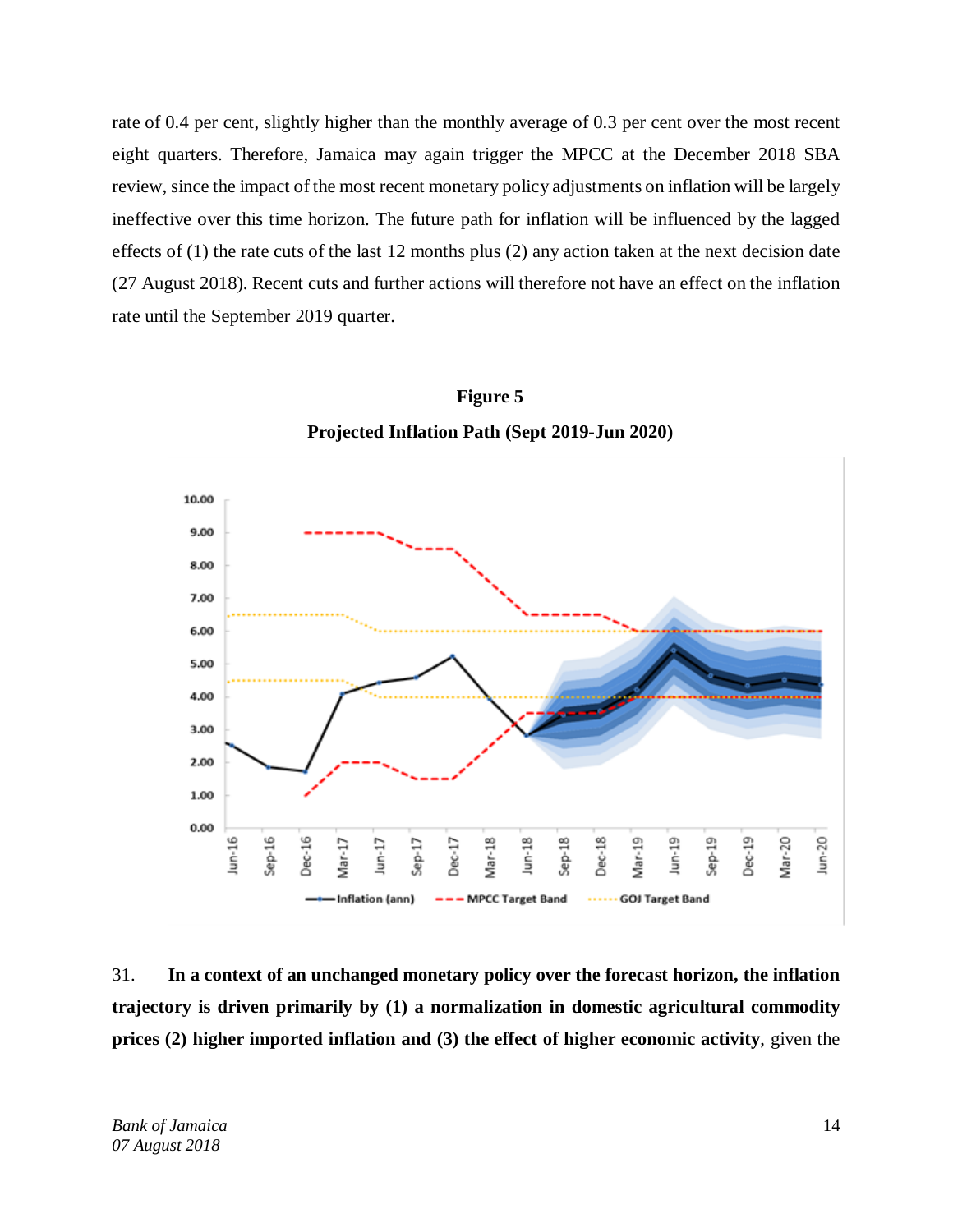accommodative monetary conditions induced by the central bank over the past year.<sup>[12](#page-14-0)</sup> Consistent with their seasonal patterns and the outlook for an intensification of dry conditions during the September 2018 quarter, agricultural supplies are expected to fall over the near term, relative to the June 2018 quarter. This reduction will support higher vegetable and starchy food prices in the September and December 2018 quarters. The recent upturn in crude oil prices is also expected to affect domestic energy prices. The forecast is for elevated international oil prices at around US\$70 per barrel for the remainder of 2018 in the context of geopolitical tensions. This implies an increase of approximately 30.0 per cent in oil prices for FY2018/19, followed by a normalization to an average of about US\$64.00 per barrel in FY2019/20. GDP growth is projected to approximate 2.0 per cent over the next eight quarters, an acceleration relative to the 1.2 per cent realised over the last two years. Much of this acceleration is related to the restart of a plant in the mining sector.<sup>[13](#page-14-1)</sup>

32. The other assumptions underlying the medium-term inflation forecast are as follows:

a. Continued gradual recovery in the world economy. The US economy should continue to grow strongly over the next three years.

b. International financial conditions are projected to tighten further as the US monetary authorities increase their policy rate.

c. The Government of Jamaica's fiscal stance is expected to remain restrictive.

**33. Bank of Jamaica has undertaken a number of policy adjustments that will help to guide inflation, over time, back into the target band.** The Bank's analysis is that the factors responsible for shifting inflation below the target, though somewhat ameliorated, still persist. Notwithstanding, it is the Bank's view that the economic programme remains on track. The problem of uneven excess liquidity within the financial system remains a constraint to the effectiveness of the transmission mechanism. There is also the possibility that additional negative

<span id="page-14-0"></span> $\overline{\phantom{a}}$  $12$  Given the risk for adverse weather shocks, there is a risk that unprocessed food prices could increase by more than is being anticipated. The higher imported inflation is predicated on the projection for increases in oil price, offset by an assumed lower pass-through (relative to history) to domestic energy prices.

<span id="page-14-1"></span> $13$  Abstracting from the effects of this plant, the Bank projects average GDP growth of 1.7 per cent over the period.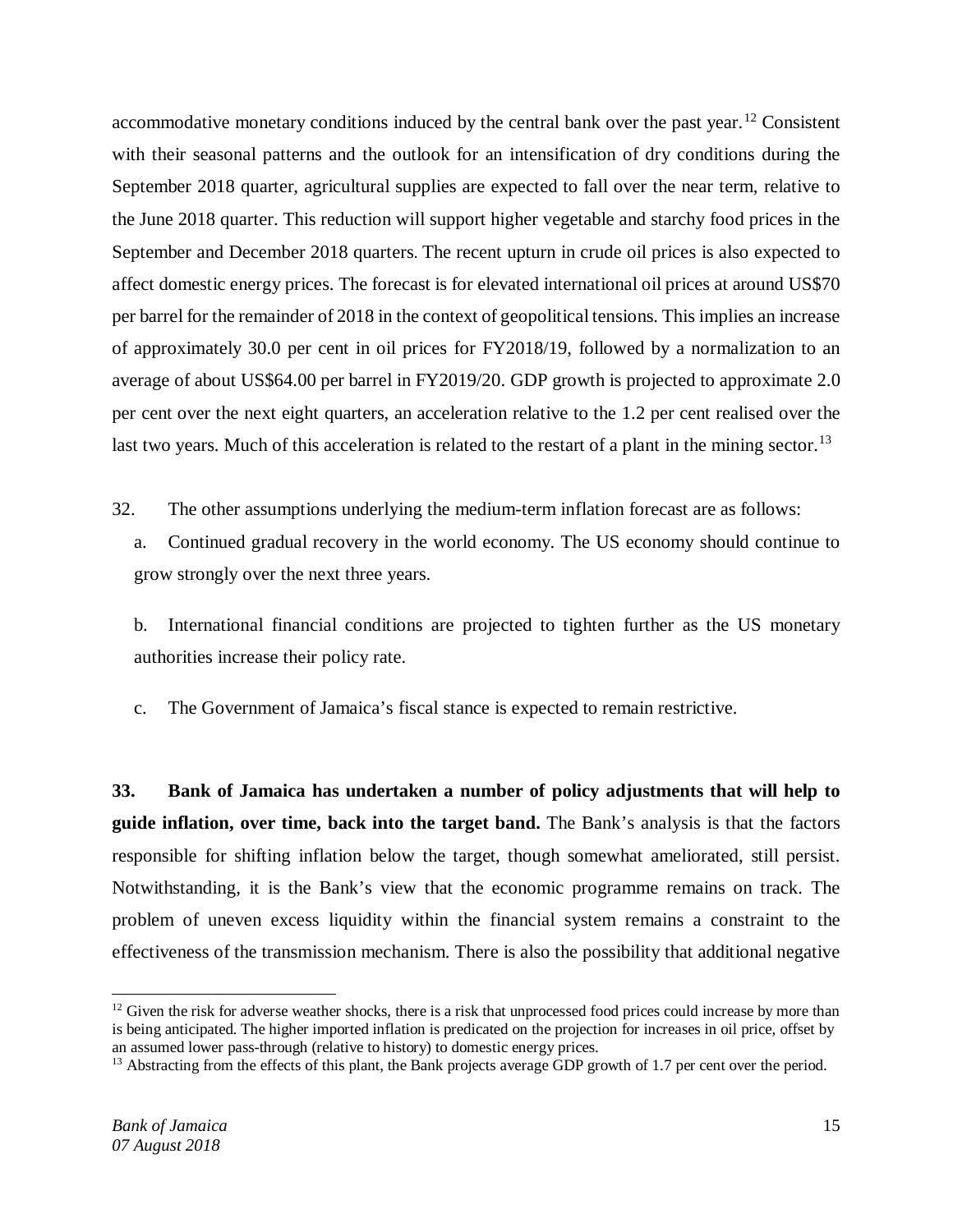inflationary shocks may adversely affect inflation in the future. Low core inflation, symptomatic of weak domestic demand, will need to accelerate in the context of the pickup in economic activity to approximately 3.5 per cent, to be consistent with the midpoint of the target bands. [14](#page-15-0) **With the continued slow pace of economic expansion, notwithstanding the strong pace of job creation, these factors may require stronger monetary policy action in order to overcome them in the near term.**

<span id="page-15-0"></span> $14$  The average level of core since April 2016 is 2.5 per cent.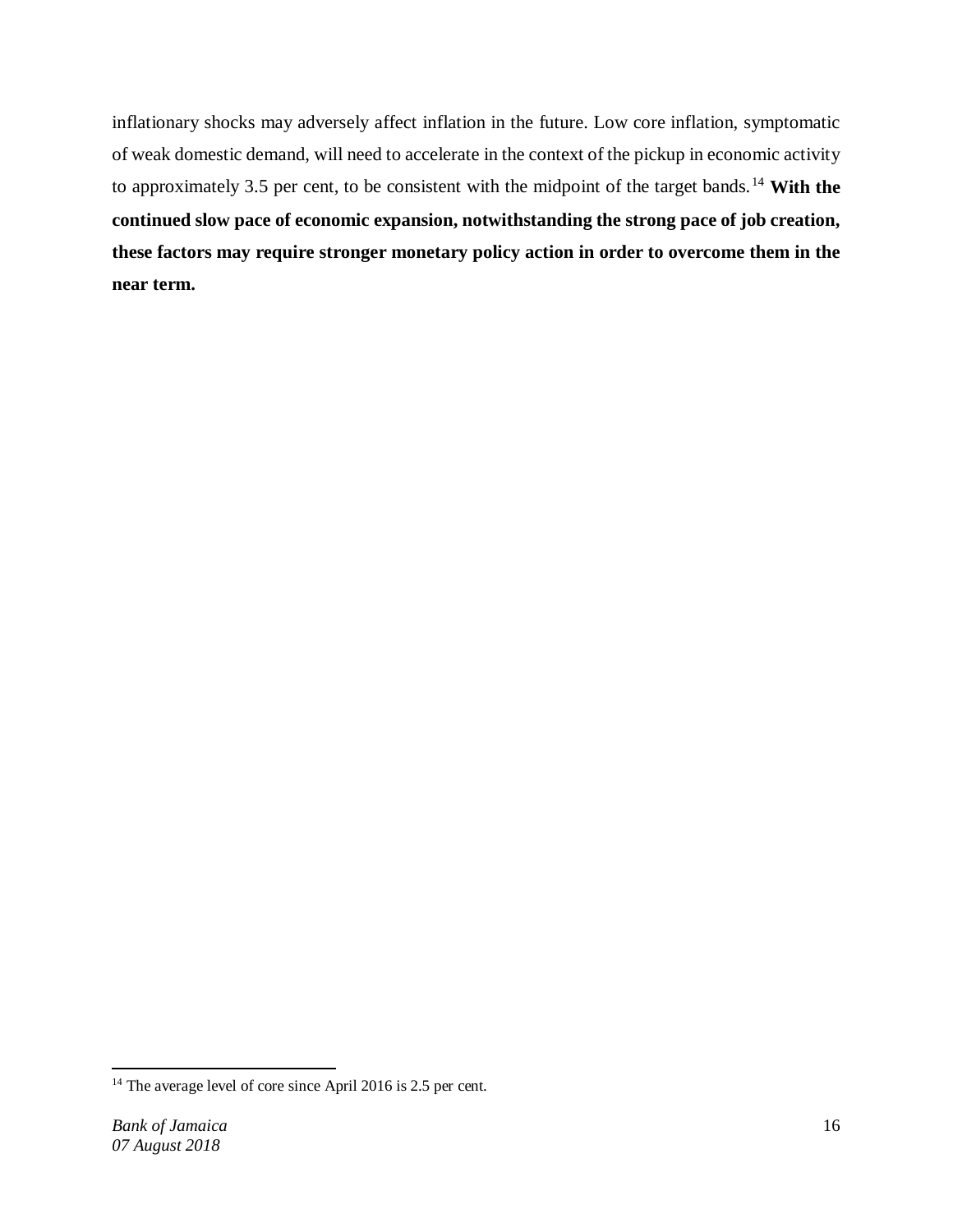### **Appendix: The Pass-Through of Bank of Jamaica's Policy Interest Rate to Market Interest Rates**

1. Bank of Jamaica conducts monetary policy with the objective of attaining its inflation target. The impact of changes in Bank of Jamaica's policy interest rate on the economy depends on the effectiveness of the transmission channel from the policy rate to the prices of goods and services. This transmission is through two channels: the credit channel and the exchange rate channel. The conventional view of the monetary transmission process through the credit channel is that a change in the Bank's policy rate influences money market interest rates, which then affects deposit and lending rates in the banking system, which changes credit flows, consumption and investment decisions, economic activity and, finally, the prices of goods and services. This appendix presents an overview of recent research on the pass-through from Bank of Jamaica's policy rate to bank lending rates. The overarching conclusion is that the pass-through to bank interest rates is weak.

2. Interest rate pass-through for the purposes of this note describes how changes in central banks' policy rates are transmitted to interest rates on loans and deposits. Estimates of pass-through coefficients diverge significantly across countries, markets and time. In the Jamaican context, the effectiveness (speed and size) of the pass-through of the transmission process has been less than optimal, particularly when compared to other countries.

3. The data suggest that, while money market rates in Jamaica have shown a clear response to the policy rate, lending rates appear to have been sluggish in response to monetary policy signals. However, there has been a noticeable growth in loans and advances despite the slow downward adjustment in the lending rates. The graph below shows the Bank's overnight policy rate, the weighted average lending rates of the commercial banks and 30-day private money market rates.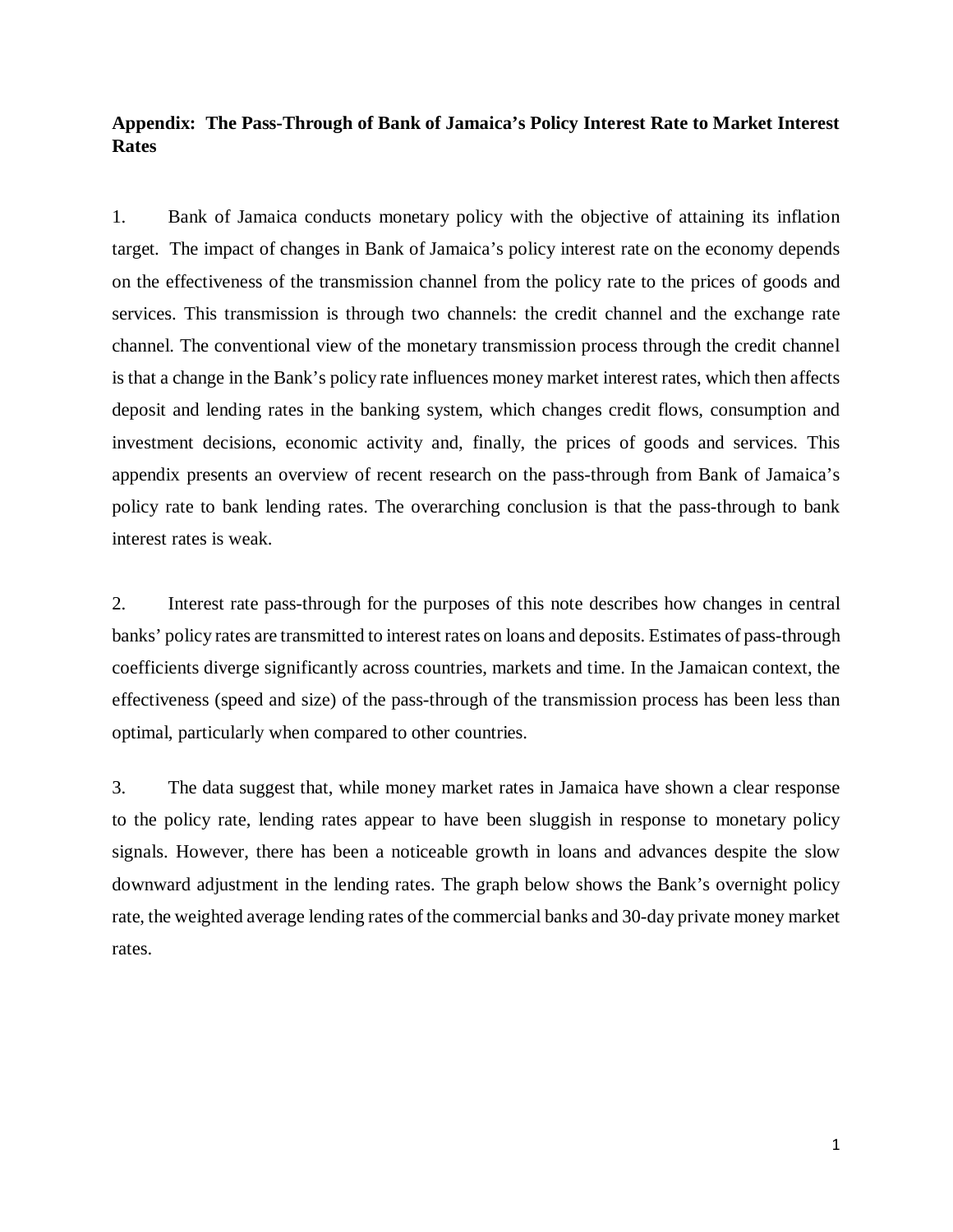

4. Foga and Murray (2013), using a vector autoregressive (VAR) model, showed that changes in the policy rate were transmitted to Treasury bill rates immediately. [1](#page-17-0) Their results showed that an increase of 1 percentage point (ppt) in Bank of Jamaica's policy rate led to an immediate rise of between 0.02 ppt to 0.06 ppt in Treasury bill rates.

5. Dacass *et al* (2015) examined the other aspect of the transmission, which involves the passthrough of market interest rates to deposit and lending rates. [2](#page-17-1) Their results confirmed that there was incomplete pass-through of money market rates to some loan rates.<sup>[3](#page-17-2)</sup> In addition, there is some evidence that the pass-through is different for different segments of the credit market. The passthrough to corporate loans with maturities of 12 months and over was found to be almost complete while it was incomplete for personal loans. Specifically, it takes one year for most of the change in market rates to pass through to corporate loans (95 per cent) and personal loans (75 per cent)

<span id="page-17-0"></span> <sup>1</sup> Foga <sup>C</sup> & Murray <sup>A</sup> (2013), A Proposed Framework for Monetary Policy Implementation in Jamaica: Transitioning to a Full-Fledge Inflation Targeting Regime, Unpublished work

<span id="page-17-1"></span><sup>2</sup> This was based on Dacass *et al* (2015), A Micro-econometric Examination of the Monetary Transmission Mechanism in Jamaica. Bank of Jamaica working paper

<span id="page-17-2"></span><sup>&</sup>lt;sup>3</sup> Full or complete pass-through is characterised by a situation where a one to one change in the lending rate results from a change in the market rate, usually within a year. It is characterised as 1.0. The pass-through is defined as incomplete when the coefficient is less than 1.0 while more than 1.0 means a pass-through greater than the initial change. A pass-through of 0.3, for example, means that 30 per cent of the change in the market rate is transmitted within a year to the lending rate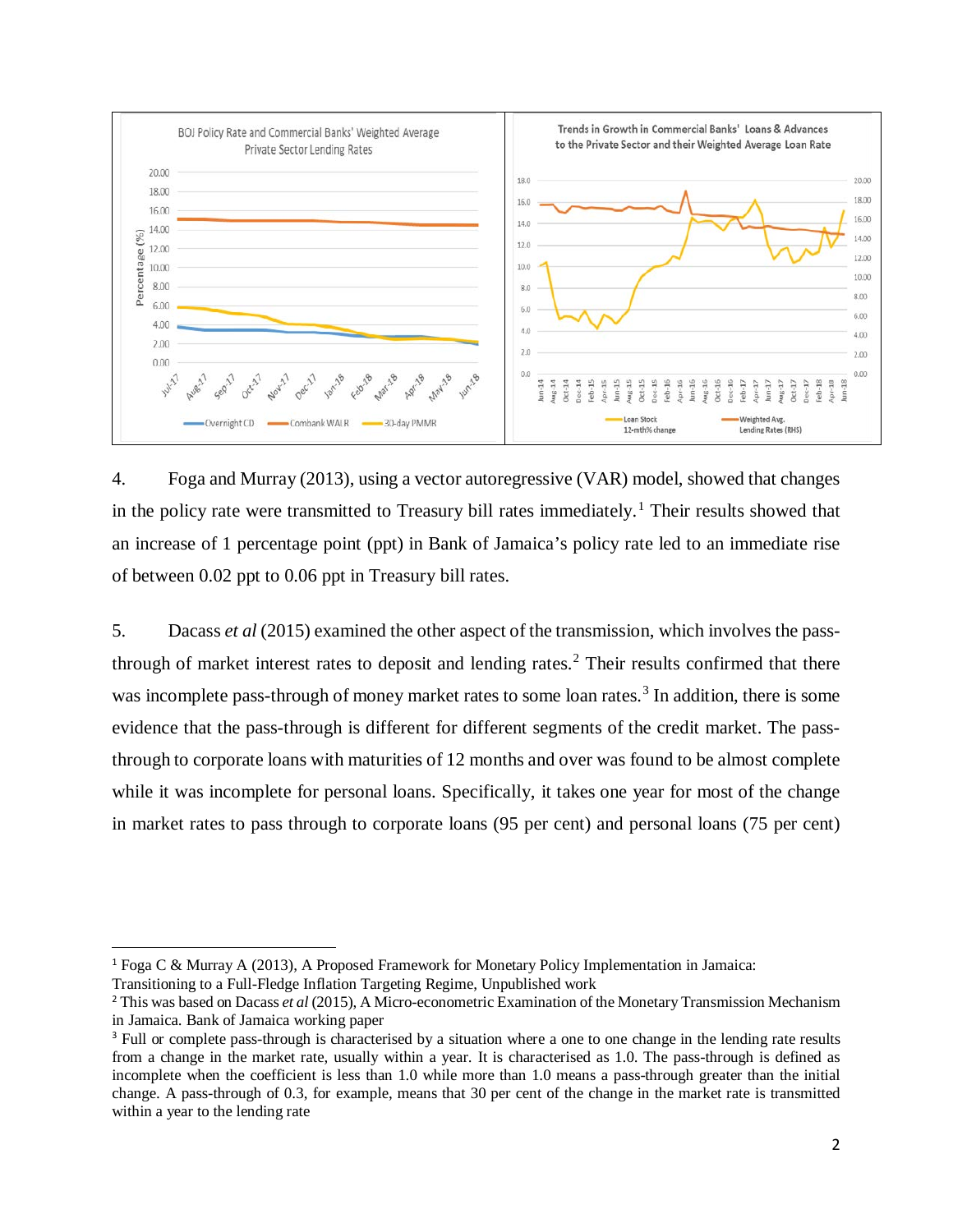when bank-specific and market-specific variables were controlled for.<sup>[4](#page-18-0),[5](#page-18-1)</sup> With the exception of time deposits, interest rates on deposits appear to be sticky in the context of changes in the policy rate. Savings and demand deposits reflected pass-through of 37 per cent and 41 per cent, respectively, to market rates while pass-through on time deposits with maturities of 12 months and over was complete.

6. Overall, the finding of Dacass *et al* (2015) was that Bank of Jamaica's policy signals transmit more quickly and efficiently to market rates if the financial system is diversified. The paper suggested the need to pursue policies that reduce the concentration of deposits and market power in order to improve the pass-through.

7. A similar assessment by the IMF illustrates the weak pass-through of policy signals to economy wide interest rates.<sup>[6](#page-18-2)</sup> Their results show that a reduction in Bank of Jamaica's policy rate by 1.0 ppt leads to a 0.4 ppt reduction in the rate that banks lend among themselves (the interbank rate) over three months, which is lower than both advanced and emerging market averages. The pass-through from the interbank rate to bank lending rates is even lower, at 0.15 ppt over three months, compared to 0.43 ppt and 0.90 ppt for advanced and emerging market countries, respectively. In addition, the pass-through has been lower in the more recent period (after 2010), which is likely a result of the debt exchanges and their impact on bank liquidity and profit.

8. The results of this recent research point to a weak response of bank deposit and lending rates to monetary policy in Jamaica. Bank of Jamaica has implemented a number of reforms to its operations, such as the introduction of a liquidity assurance mechanism and an interest rate corridor for short-term rates, in addition to enhanced communication, in order to improve the monetary

<span id="page-18-0"></span> <sup>4</sup> These include relative asset size, measures of concentration, exchange rate volatility and the capital adequacy ratio (CAR). The measures of concentration investigated include the relative share of deposits, relative share of excess liquid assets and Herfindahl-Hirschman index on asset size.

<span id="page-18-1"></span><sup>&</sup>lt;sup>5</sup> The close to complete pass-through to commercial loans was not surprising as the corporate loans market is largely competitive and controlled by commercial banks. Given the level of competition and the market share, the analysis suggests that of the three loan categories offered by commercial banks, the central bank may have a greater impact on corporate loans through changes in monetary policy. Furthermore, this finding indicates that the central bank may be able to influence investment more than consumption decisions.

<span id="page-18-2"></span><sup>6</sup> Published in Jamaica: 2016 Article IV Consultation, Eleventh and Twelfth Reviews Under the Extended Fund Facility and Request for Modification of Performance Criteria-Press Release; Staff Report; and Statement by the Executive Director for Jamaica – 21 June 2016 (Page 25) and can be found at

http://www.imf.org/en/Publications/CR/Issues/2016/12/31/Jamaica-2016-Article-IV-Consultation-Eleventh-and-Twelfth-Reviews-Under-the-Extended-Fund-43999